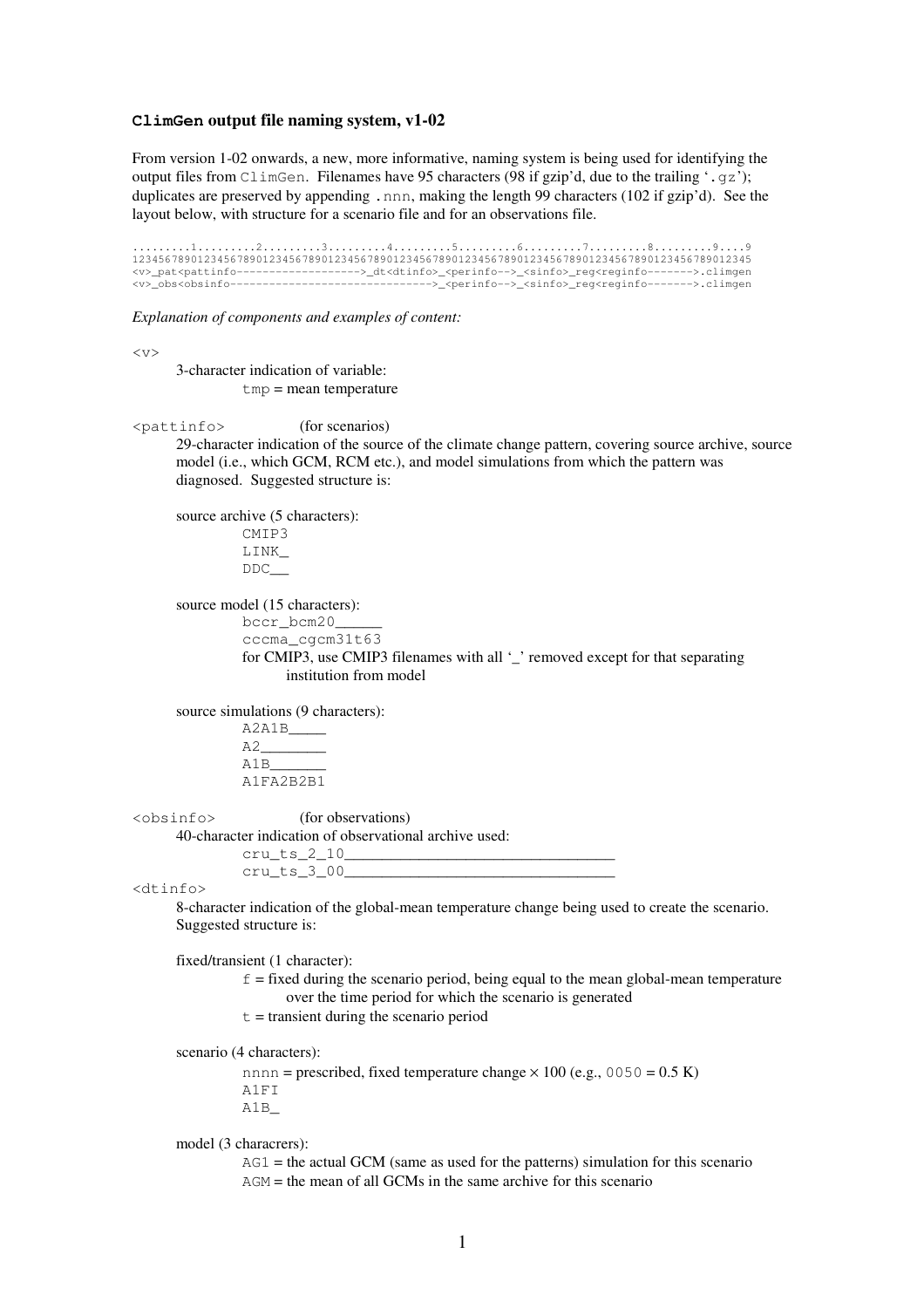- MG1 = MAGICC tuned to the actual GCM used for the patterns, then run for this scenario
- $MGM =$  the mean of MAGICC simulations for this scenario with tuning to all GCMs in the same archive
- MLL, MLM, MML, MHH, etc. = MAGICC with low, medium and high options for climate response and for carbon-cycle feedback strength, or any other options according to the data base of global-mean temperatures available within ClimGen.

## <perinfo>

11-character indication of the period covered and the temporal averaging applied:

20392054ann = one value per year, from 2039 to 2054 inclusive

 $20102099$ dec = non-overlapping decadal means from 2010 to 2099

 $20102099y30$  = non-overlapping 30-year means from 2010 to 2099

note that the last 3 characters are read from the user-provided slice.spec file.

#### <seinfo>

7-character indication of the output months and seasons, read from the user-provided seas.spec file:

> monthly seasons jja\_\_\_\_

#### <reginfo>

16-character indication of the region(s) covered within the output file, read from the user-provided space.spec file:

| landboxes      |
|----------------|
| allboxes       |
| england        |
| 105E115E30N60N |

### *Examples:*

tmp\_patCMIP3bccr\_bcm20\_\_\_\_\_\_A2A1B\_\_\_\_dtf0200\_\_\_20402069ann\_seasons\_regcountrymeans\_\_\_\_.climgen will contain a future scenario for mean temperature, obtaining using the pattern diagnosed from the CMIP3 simulations under A2 and A1B scenarios with the bccr\_bcm2\_0 GCM, combined with a fixed global-mean temperature change of +2°C, with seasonal mean time series for the period 2040 to 2069 representing average climate across each country in the world.

pre\_obscru\_ts\_3\_00\_\_\_\_\_\_\_\_\_\_\_\_\_\_\_\_\_\_\_\_\_\_\_\_\_\_\_\_\_\_19012005ann\_monthly\_reglandboxes\_\_\_\_\_\_\_.climgen will contain a precipitation observations from the CRU TS 3.00 data set, with monthly time series for the period 1901 to 2005 for each individual land grid box across the globe.

## *Caveats:*

Note that although the filename structure is fairly comprehensive, it cannot distinguish between all of the wide-ranging output files that ClimGen can produce. There are three specific limitations:

(1) The last 3 characters of  $\epsilon$  perinfo> and all of  $\epsilon$ seinfo> and  $\epsilon$ reginfo> are simply labels taken from the first line of the slice. spec, seas. spec and space. spec files. Users are free to enter their own choice of labels, and if they choose to use the same labels in two different specification files, then the filenames will not be able to distinguish which specification file was used to generate which output file. The content of the file will, in most cases, enable such files to be distinguished: the header lines indicates the whether any seasonal or annual means have been calculated, while the individual data blocks indicate the time slices (and hence time resolution) and give some information about the location and/or spatial averaging that was used to produce each block of data.

(2) There is no space in the filename of scenario files to indicate which observational data set was used to provide the inter-annual variability (i.e., anomalies) and for which period. This information is provided on the  $5<sup>th</sup>$  header line of the file.